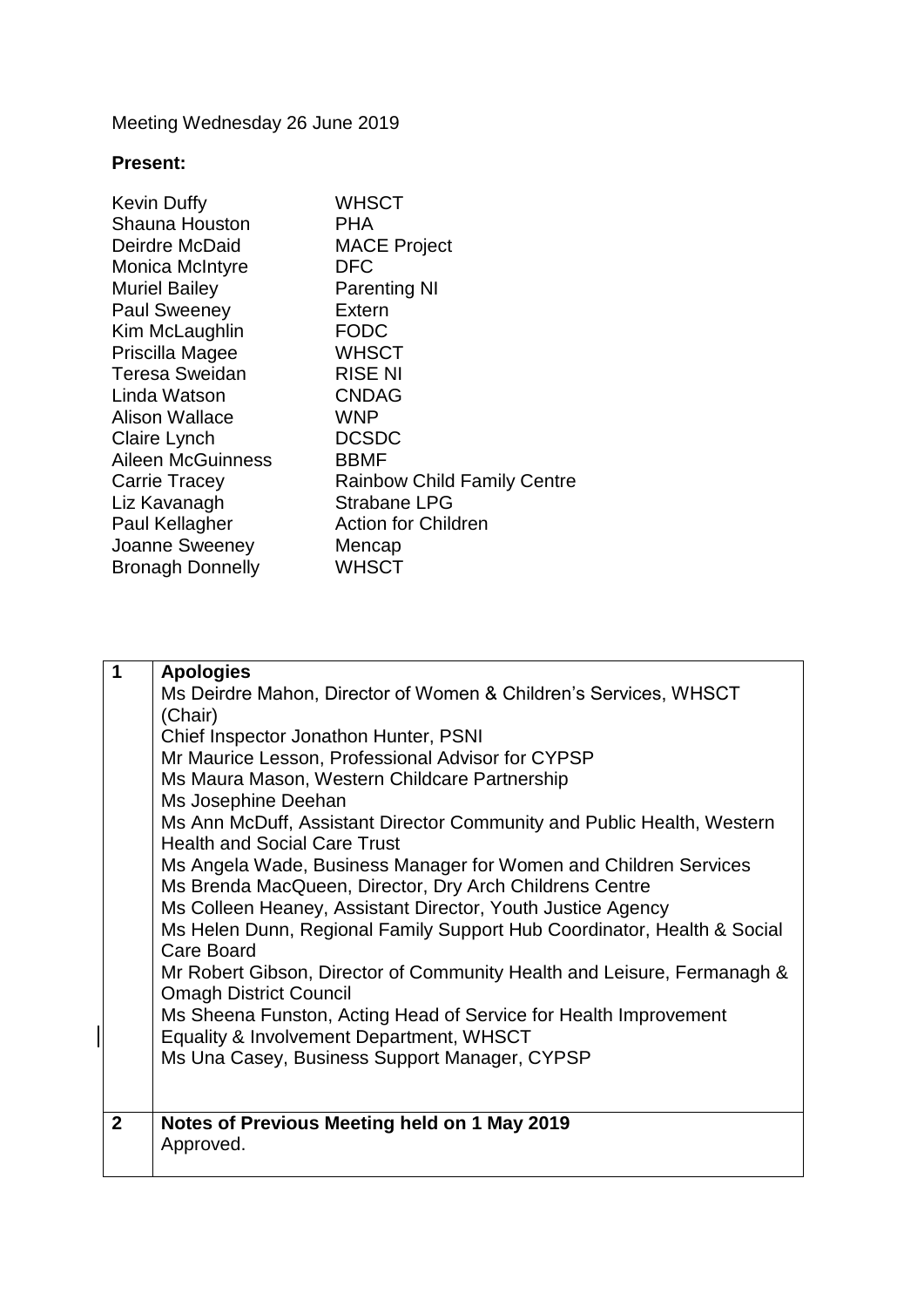| $\overline{3}$ | <b>Matters Arising</b>                                                                                                                                                                                                                                                                                                                                                                                                                                         |
|----------------|----------------------------------------------------------------------------------------------------------------------------------------------------------------------------------------------------------------------------------------------------------------------------------------------------------------------------------------------------------------------------------------------------------------------------------------------------------------|
|                | Mr Duffy invited members to give a brief overview of their programmers and<br>any issues that needed highlighting. (see appendix for updates)                                                                                                                                                                                                                                                                                                                  |
|                | Ms Lynch suggested there is a need for website/Social Media based<br>platform concentrating on additional support, what is currently available and<br>where. The question was posed can CYPSP pull budgets to encourage use<br>of existing online services? Or can there be further develop of Family<br>Support NI Website. Ms Watson had suggested a virtual hub idea were all<br>services can be accessed under one single point.                           |
|                | Ms Mc Laughlin added that there was potential to look at urban/rural in<br>relation to service provision                                                                                                                                                                                                                                                                                                                                                       |
|                | Ms Mc Intyre suggested that we need to look at how we know were<br>successful in targeting the hard to reach. Need to delve further into how we<br>can capture this.                                                                                                                                                                                                                                                                                           |
|                | Ms Magee raised the issue and growing need for interpreters particularly<br>with the growing number of refugees in the Omagh/Fermanagh area. Mr<br>Duffy gave an overview of his involvement with the Syrian refuges settled in<br>Derry and highlighted the ongoing support provided by Extern and<br>Barnardos. Mr Duffy advised Ms Magee to link in with Neil Mc Kittrick at<br>Barnardos and Mr Sweeney offered support from Extern.                       |
| 4              | <b>Presentation on Regional Parenting Survey [attached]</b>                                                                                                                                                                                                                                                                                                                                                                                                    |
|                | Presentation from Ms Maria Rogan from Parenting NI on the findings of<br>Parental Participation Project regional survey 2018/19.                                                                                                                                                                                                                                                                                                                               |
|                | The purpose of the process is to engage parents in CYPSP process and<br>encourage partner organisations to involve parents in their services. Full<br>presentation and findings of the survey were distributed to members and<br>members were invited to help inform the next steps of the project and how<br>Parenting NI could engage with parents here in the West in the follow on<br>survey to take place later this year.                                |
|                | Mr Kellagher raised the issue of rurality and asked if it would be possible to<br>delve deeper into the statistics, to determine the % of respondents who were<br>from rural areas and who had identified access to services as an issue, as<br>he believed it would be greater than the 3% of respondents who raised it as<br>an issue. Ms Rogan agreed and suggested a deeper in-depth analysis would<br>be useful and she would be keen to explore further. |
|                | Ms Magee raised the point that 13% who responded that they didn't live in a<br>SureStart, area as a barrier to accessing service, is not a true reflection of<br>the issue as SureStart is only available to families with children $0 - 3$ years<br>and therefore this services is not representative of the whole child/young                                                                                                                                |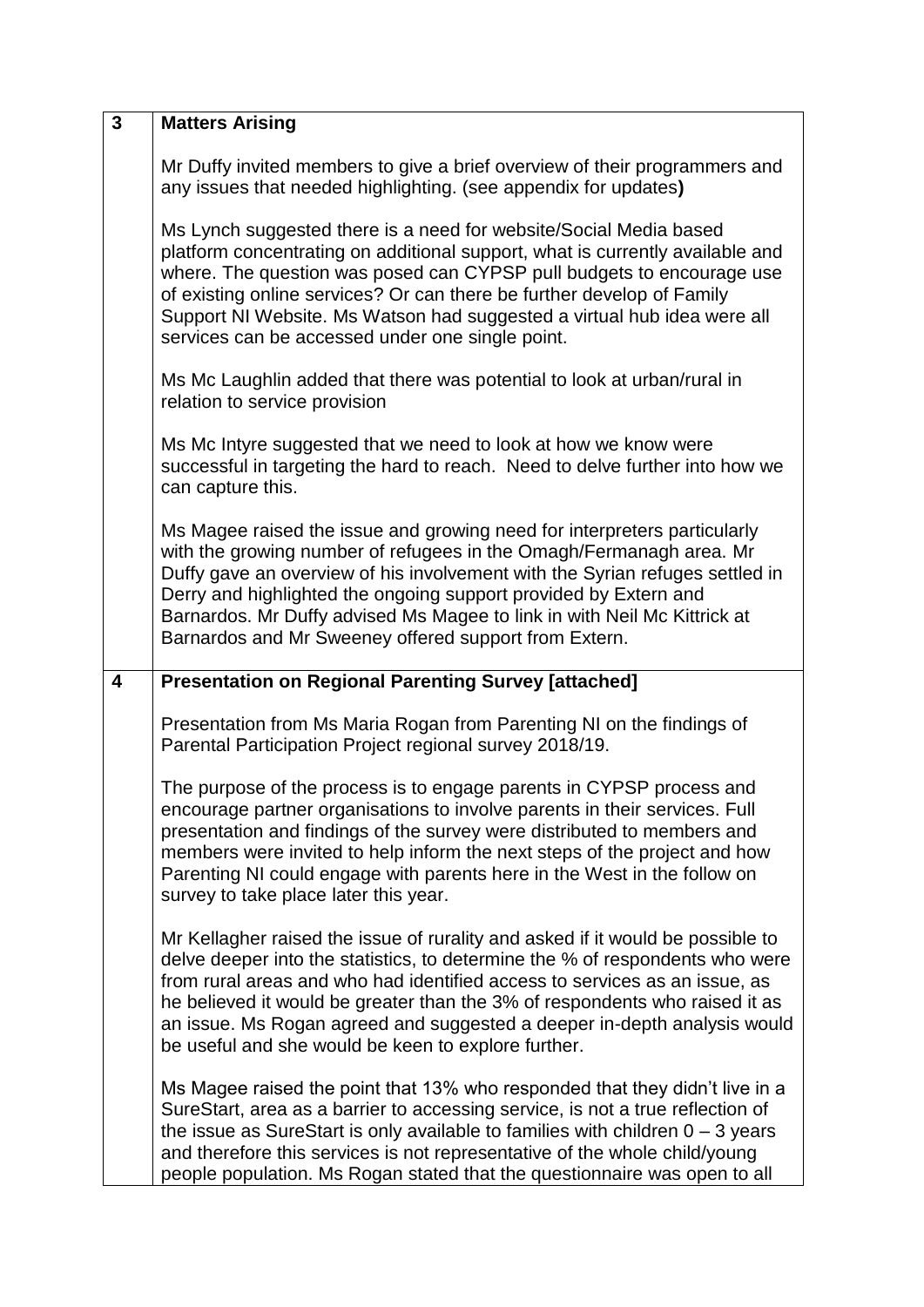|   | parents regardless of their children age.<br>Mr Duffy had emphasised the areas within the report such as mental health,<br>domestic violence and financial concerns where the same themes identified<br>in localities. Mr Duffy stated families not accessing family support services<br>was an issue for all of us and agreed with Mr Kellagher that rurality and<br>access to services is something we may wish to focus on.<br>Mr Duffy thanked Ms Rogan for her presentation stated that the outcomes<br>group and locality planning groups would happily assist Parenting Ni on the<br>next steps.                                                                                                                                     |
|---|---------------------------------------------------------------------------------------------------------------------------------------------------------------------------------------------------------------------------------------------------------------------------------------------------------------------------------------------------------------------------------------------------------------------------------------------------------------------------------------------------------------------------------------------------------------------------------------------------------------------------------------------------------------------------------------------------------------------------------------------|
|   |                                                                                                                                                                                                                                                                                                                                                                                                                                                                                                                                                                                                                                                                                                                                             |
| 5 | <b>Update from Locality Planning Groups attached (Ms Donnelly and Ms</b><br>Magee to report)                                                                                                                                                                                                                                                                                                                                                                                                                                                                                                                                                                                                                                                |
|   | Ms Donnelly and Ms Magee referred to attached papers.<br>Ms Donnelly highlighted the work ongoing with Derry Locality Planning group<br>around the prevalence of the number of children on reduced timetables and<br>informed members that this has been highlighted at the Strategic<br>Partnership and with the Children's Commissioner for NI. Ms Donnelly stated<br>that once baseline information was ascertained and following the next LPG<br>meeting she will be in a better place to provide the group with an update.<br>Ms Donnelly also informed the group of the unicef training and dates for both<br>young persons and adult steering group and invited any interested member<br>to attend the adult steering group meeting. |
|   | Ms Magee informed members that newly appointed chairs for both localities<br>will be in attendance at the next meeting and they will be Adele Fox Omagh<br>Womens Aid and Mark Rogers from extern. Ms Magee informed members<br>that the MACE coordinator has now completed the needs analysis for<br>Fermanagh and that good information from local groups on pressures and<br>targets was presented in the report<br>Ms Magee referred to attached report on Coolcullen Meadows and the<br>focus of community cohesion and invited anyone interested to get involved<br>at this early stage.                                                                                                                                              |
| 6 | <b>Early Intervention Programme</b><br>Mr Duffy stated that there was no specific update on EIP at this time                                                                                                                                                                                                                                                                                                                                                                                                                                                                                                                                                                                                                                |
| 7 | <b>Karen Treisman Training - Mrs Donnelly</b><br>Ms Donnelly had asked members to discuss whether we were going ahead<br>with inviting Dr Karen Treisman back to follow up on the weeks long training<br>she provided earlier in the year. Dr Treisman has proposed her availability<br>but could not hold dates. The next stage to the training would be looking at<br>TI organisations and how this looks, as well as importance of staff care and<br>well being. Mr Sweeney suggested that this would be different for each<br>organisation and therefore training would need to be more specific                                                                                                                                        |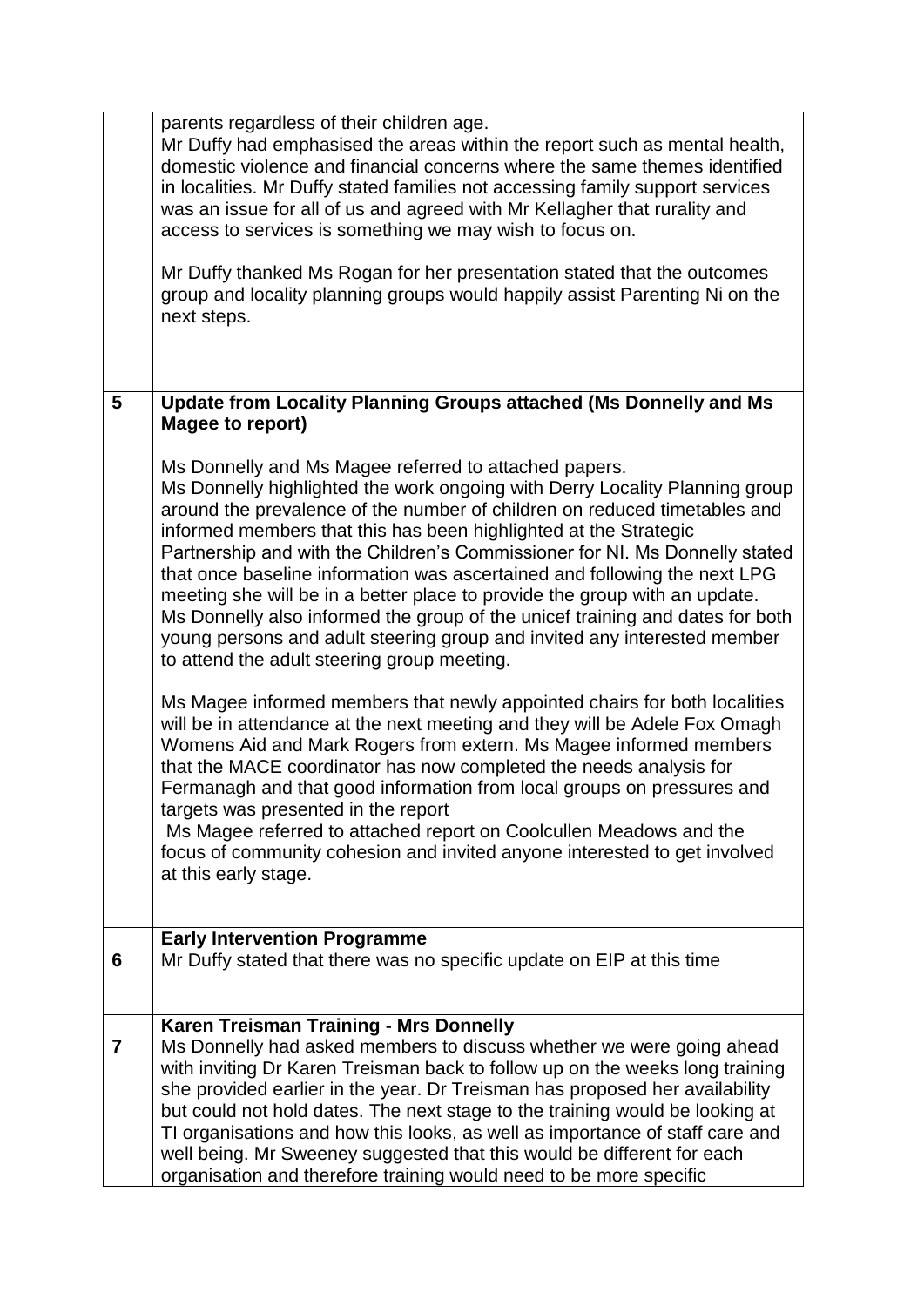|    | depending on where organisations are in relations to becoming TI. Ms<br>McIntyre suggested that further discussions needed to take place as to the<br>next steps and what exactly the training would contain. It was agreed that<br>this would be tabled at the next meeting in August to discuss further and to<br>be included within the funding options paper provided to Mr Duffy by Ms<br>Casey and would be shared with all members prior to the next meeting#<br>Action: Ms Casey to include costings for training into options paper<br>and provide options paper for distribution with minuets prior to next<br>meeting to discuss Dr Treisman training further                                                                                                                                                                                                                                                      |
|----|-------------------------------------------------------------------------------------------------------------------------------------------------------------------------------------------------------------------------------------------------------------------------------------------------------------------------------------------------------------------------------------------------------------------------------------------------------------------------------------------------------------------------------------------------------------------------------------------------------------------------------------------------------------------------------------------------------------------------------------------------------------------------------------------------------------------------------------------------------------------------------------------------------------------------------|
| 8  | Request by Mrs MacQueen to consider funding to support ASD Service                                                                                                                                                                                                                                                                                                                                                                                                                                                                                                                                                                                                                                                                                                                                                                                                                                                            |
|    | Mr Duffy suggested as Ms MacQueen wasn't in attendance that this would<br>be discussed at next meeting                                                                                                                                                                                                                                                                                                                                                                                                                                                                                                                                                                                                                                                                                                                                                                                                                        |
| 9  | <b>Community Planning</b>                                                                                                                                                                                                                                                                                                                                                                                                                                                                                                                                                                                                                                                                                                                                                                                                                                                                                                     |
|    | Ms Lynch gave an update on the recent steering group meeting that was<br>held in council were decisions were made about the data and information we<br>would use to show the progress we are making. Ms Lynch informed<br>members that there are currently 8 actions within the Children and Young<br>Peoples thematic section within the strategic growth plan, we will have 3<br>overarching priorities that will encompass all 8 actions. It was agreed that Ms<br>Lynch would meet with Ms Donnelly and develop 3 overarching priorities and<br>present them at the next meeting for members comments.                                                                                                                                                                                                                                                                                                                    |
| 9  | <b>CYPSP Think family sub group/hidden harm</b>                                                                                                                                                                                                                                                                                                                                                                                                                                                                                                                                                                                                                                                                                                                                                                                                                                                                               |
|    | Think Family worker has recently been appointed by the trust and will be<br>based in Fermanagh.                                                                                                                                                                                                                                                                                                                                                                                                                                                                                                                                                                                                                                                                                                                                                                                                                               |
| 10 | Any other Business                                                                                                                                                                                                                                                                                                                                                                                                                                                                                                                                                                                                                                                                                                                                                                                                                                                                                                            |
|    | It was discussed at length about the funding available via the WAOG and the<br>decisions that had to be made in relation to the funding. Ms Donnelly had<br>stated that she had been contacted by a number of organizations enquiring<br>as to whether there would be Holiday Hunger funding available this year. Ms<br>Watson and Ms Tracey both stated that given the evidence presented at the<br>last meeting on the benefits of small pots of funding can have on children<br>and families over long summer holidays that the need was still there and<br>services were more in demand. Ms Magee stated that Holiday Hunger<br>wasn't presenting as an issue in Omagh or Fermanagh. Ms Donnelly did<br>inform members that following discussions around the funding from the<br>outcomes group, that CYPSP recommended that funding should be<br>outcomes focused and that whilst small pots of funding were useful they |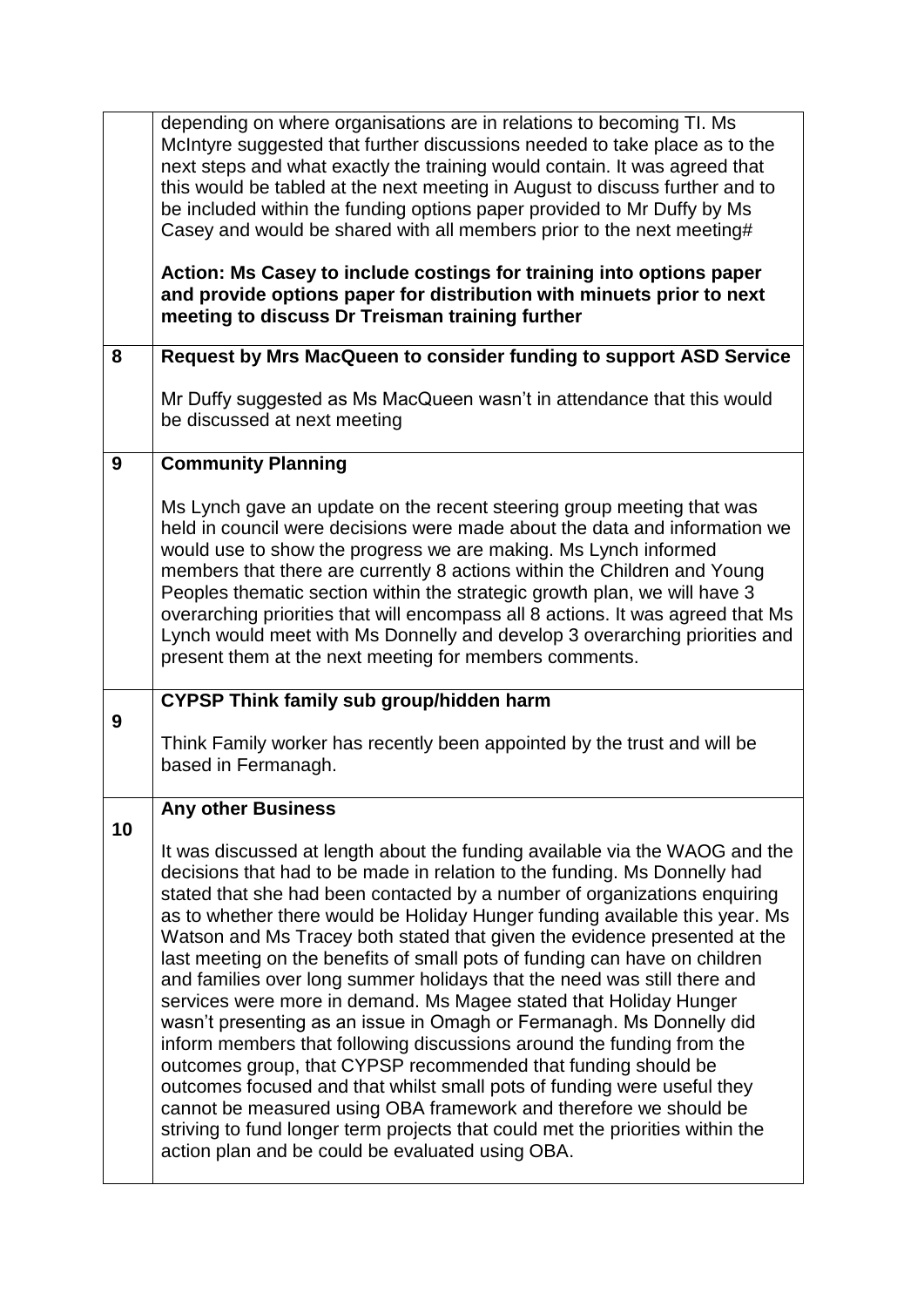|    | Given the time constraints and the process on getting applications out and<br>assessed and funding awarded it was impossible to facilitate Holiday Hunger<br>funding this year.<br>Ms Mc Intyre made the point that the WAOG has always piloted short term                                                                                                                                                                            |
|----|---------------------------------------------------------------------------------------------------------------------------------------------------------------------------------------------------------------------------------------------------------------------------------------------------------------------------------------------------------------------------------------------------------------------------------------|
|    | programmes but that we have never moved forward with lessons learned<br>and looked at longer term sustainability and this is where we should be<br>focusing our funding.                                                                                                                                                                                                                                                              |
|    | Mr Duffy had informed the group that whilst the funding sub group were<br>unable to meet on several occasions, communication was open via email<br>and members were able to present an options paper that needed to be<br>discussed in more details at the next meeting. Whilst he recognized<br>members concerns particularly in relation to Holiday Hunger he was unable<br>to approve funding due to the issues highlighted above. |
|    | Action: Funding would be placed in agenda for next meeting to discuss<br>in detail going forward                                                                                                                                                                                                                                                                                                                                      |
| 11 | Date time and venue<br>29 <sup>th</sup> August 2019 at 10am in the Conference Room, Strabane Enterprise<br>Agency.                                                                                                                                                                                                                                                                                                                    |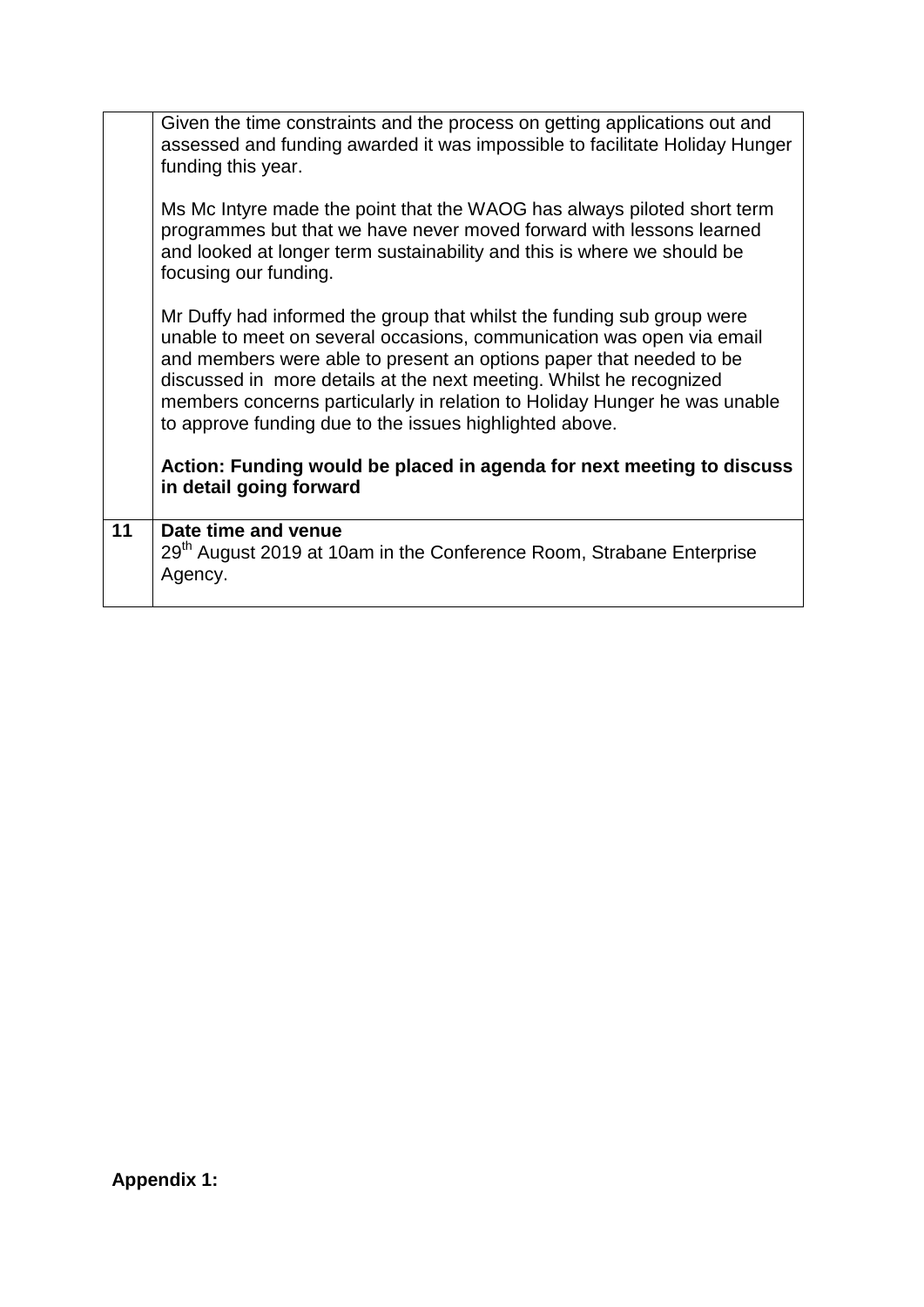Mr Duffy welcomed Ms Deirdre McDaid, who is the newly appointed manager for the MACE Project and invited her to give an update on the progress of the project. Ms Mc Daid informed members that they were seeking an extension on funding due to time delays with the project. The project would focus on Early Intervention models on a Cross Border remit and look at establishing cross border community networks linking in with the existing networks such as locality planning. Ms McDaid said the project would have a focus on legacy and look at sustainable services and a trained work force. Ms McDaid advised the members that they are currently looking at the development of a toolkit that will be used across the 5 hub areas. Finally Ms Mc Daid informed members that the procurement phase of the project will be open by September 2019 for 18 months of service.

Ms Wallace asked have themes been developed/identified. Ms Mc Daid informed that they will be thematically based. Meetings will be held with anyone interested in applying for funding. Emphasis will be on training/as well as meeting gaps/and testing new ideas and scaling up current services. Ms McDaid stated she is happy to meet with anyone who wants to discuss further.

Ms Sweidan was representing the Waterside Locality planning group and also RISE NI. She informed members that regionally , the categories for access to RISE for individual assessments has changed which will result in the WHSCT RISE team being unable to accept children who only have a SEB (Social, Emotional and/or Behavioural) need. This will result in many children being signposted to the HUB and associated partners, e.g. EISS, Parenting NI, Surestart, EA, Early Help Team etc. and possibly many children not even being referred in to RISE in the first instance. RISE will attempt to record this unmet need throughout the academic year but anticipates that at a certain point in time referrals for only SEB needs will dwindle as the criteria becomes embedded. It may be useful for other services to also monitor any impact following this change on referral numbers and unmet need for these children with social, emotional and/or behavioural needs.

RISE however can still provide universal and targeted (non-referred) work for these children , their parents/carers and education staff and therefore would encourage education staff to contact us for a consultation in the first instance. If professionals working with these children have any queries then they are advised to contact RISE too to discuss options. [info.riseni@westerntrust.hscni.net](mailto:info.riseni@westerntrust.hscni.net)

Ms Sweidan noted that as of the academic year 2019/2020, specific individual referrals to RISE NI will be limited to children with difficulties across at least 2 of the following 4 areas of need- listed below with the associated therapist:

Social , Emotional and Behavioural (SEB practitioner)